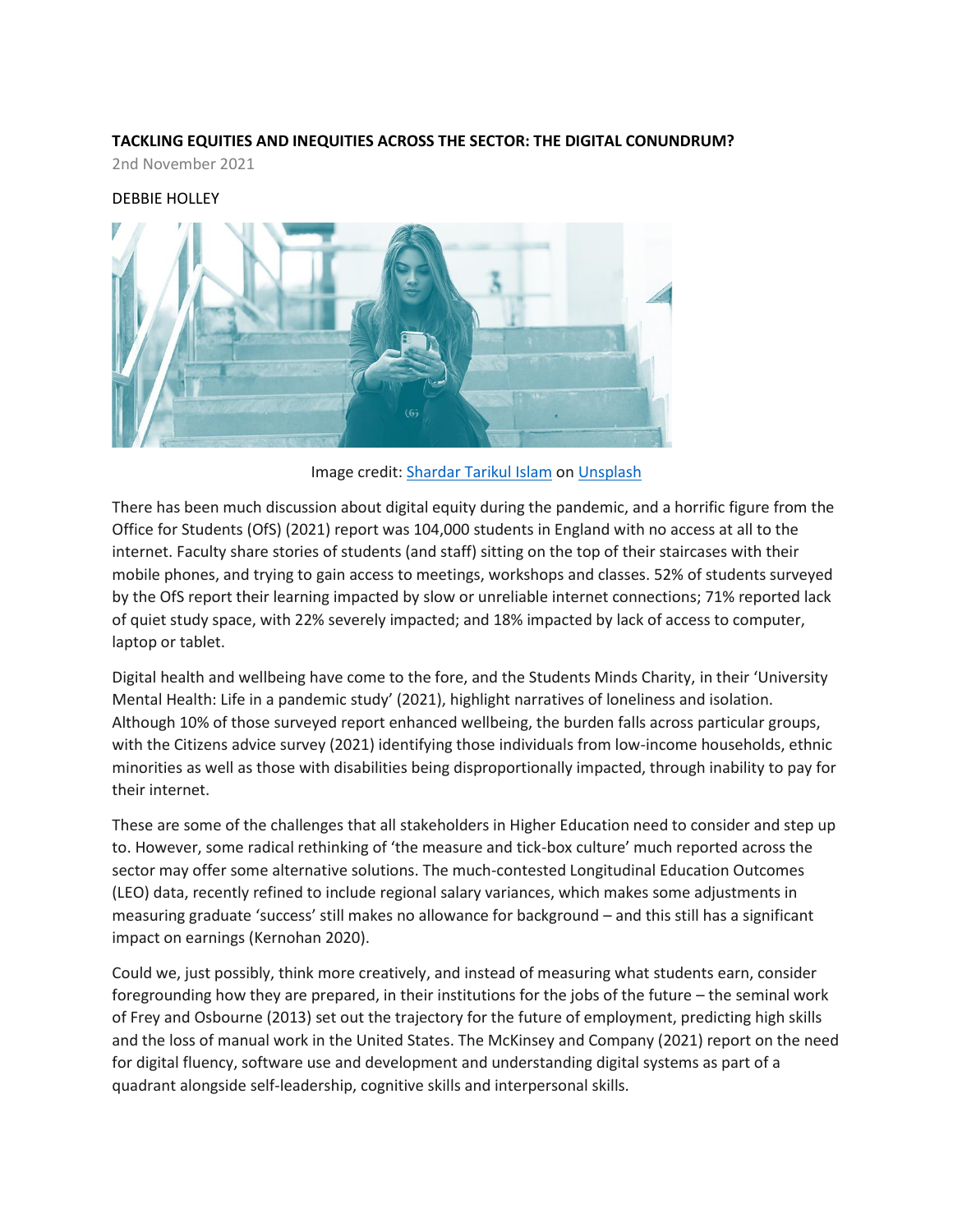**Universities can, and should, embed digital skills throughout their curricula, and thus enable students to develop these skills in a supportive environment, taking into account their individual circumstances, and offer alternatives solutions success in the digital world – whether by a library computer lending laptop scheme; reframing assessments; supporting the creation of digital artefacts or indeed, build in an e-portfolio of a digital nature as a showcase to potential employers.** 

Regional variations for LEO show lower salaries for those living outside the South-East – it hardly takes a Government database to tell us this. But showing the potential of our students for digital employment positions of the future, through their success at University is a measurement worth having. The (previous) Joint Information Systems Committee) Jisc have a well-established and researched Digital Competence framework (DIGICOMP) and participating Universities offer their students access to the 'Student Digital experience insights survey'. In 2020/2021, 38,917 students from 41 United Kingdom Higher Education Institutions, large and small, took part. Now that is something worth measuring, evaluating and monitoring.

### **About the Author**

Debbie Holley is Professor of Learning Innovation in the Faculty of Health and Social Sciences at Bournemouth University. She is a National Teaching Fellow and has research interests spanning digital competence frameworks, blending formal and informal learning through embedding virtual reality, augmented reality and mixed realities in the curricula. She is currently working with European Union experts to revisit the EU Digital Competencies on digital health and wellbeing. She tweets [@debbieholley1.](https://twitter.com/DebbieHolley1) Personal pronouns she/her/hers.

#### **References:**

## **(all references were accessed 8th October 2021)**

Citizens Advice (2021) Life through Lockdown: [Citizens Advice\\_Life Through Lockdown \(1\).pdf](https://www.citizensadvice.org.uk/Global/CitizensAdvice/Covd-19%20Data%20trends/Citizens%20Advice_Life%20Through%20Lockdown%20(1).pdf)

DiscoverUni Official Statistics<https://discoveruni.gov.uk/about-our-data>

Frey, C.B. and Osborne, M. (2013) [The future of employment.](https://www.oxfordmartin.ox.ac.uk/downloads/academic/future-of-employment.pdf)  <https://www.oxfordmartin.ox.ac.uk/downloads/academic/future-of-employment.pdf>

Kernohan, D (20.03.2020) An extra year of LEO data shows the impact of graduate background on earnings WONKHE[\) https://wonkhe.com/blogs/an-extra-year-of-leo-data-shows-the-impact-of](https://wonkhe.com/blogs/an-extra-year-of-leo-data-shows-the-impact-of-graduate-background-on-earnings)[graduate-background-on-earnings](https://wonkhe.com/blogs/an-extra-year-of-leo-data-shows-the-impact-of-graduate-background-on-earnings)

Killen, C and Langer-Crane, M. (2021) Student digital experience insights survey (2021) JISC [https://www.jisc.ac.uk/reports/student-digital-experience-insights-survey-2020-21-uk-higher](https://www.jisc.ac.uk/reports/student-digital-experience-insights-survey-2020-21-uk-higher-education-findings)[education-findings](https://www.jisc.ac.uk/reports/student-digital-experience-insights-survey-2020-21-uk-higher-education-findings)

McKinsey and Company (2021) Defining the skills citizens will need in the future world of work [https://www.mckinsey.com/industries/public-and-social-sector/our-insights/defining-the-skills-citizens](https://www.mckinsey.com/industries/public-and-social-sector/our-insights/defining-the-skills-citizens-will-need-in-the-future-world-of-work)[will-need-in-the-future-world-of-work](https://www.mckinsey.com/industries/public-and-social-sector/our-insights/defining-the-skills-citizens-will-need-in-the-future-world-of-work)

Office for Students (2020) Digital Poverty [https://www.officeforstudents.org.uk/news-blog-and](https://www.officeforstudents.org.uk/news-blog-and-events/press-and-media/digital-poverty-risks-leaving-students-behind)[events/press-and-media/digital-poverty-risks-leaving-students-behind](https://www.officeforstudents.org.uk/news-blog-and-events/press-and-media/digital-poverty-risks-leaving-students-behind)